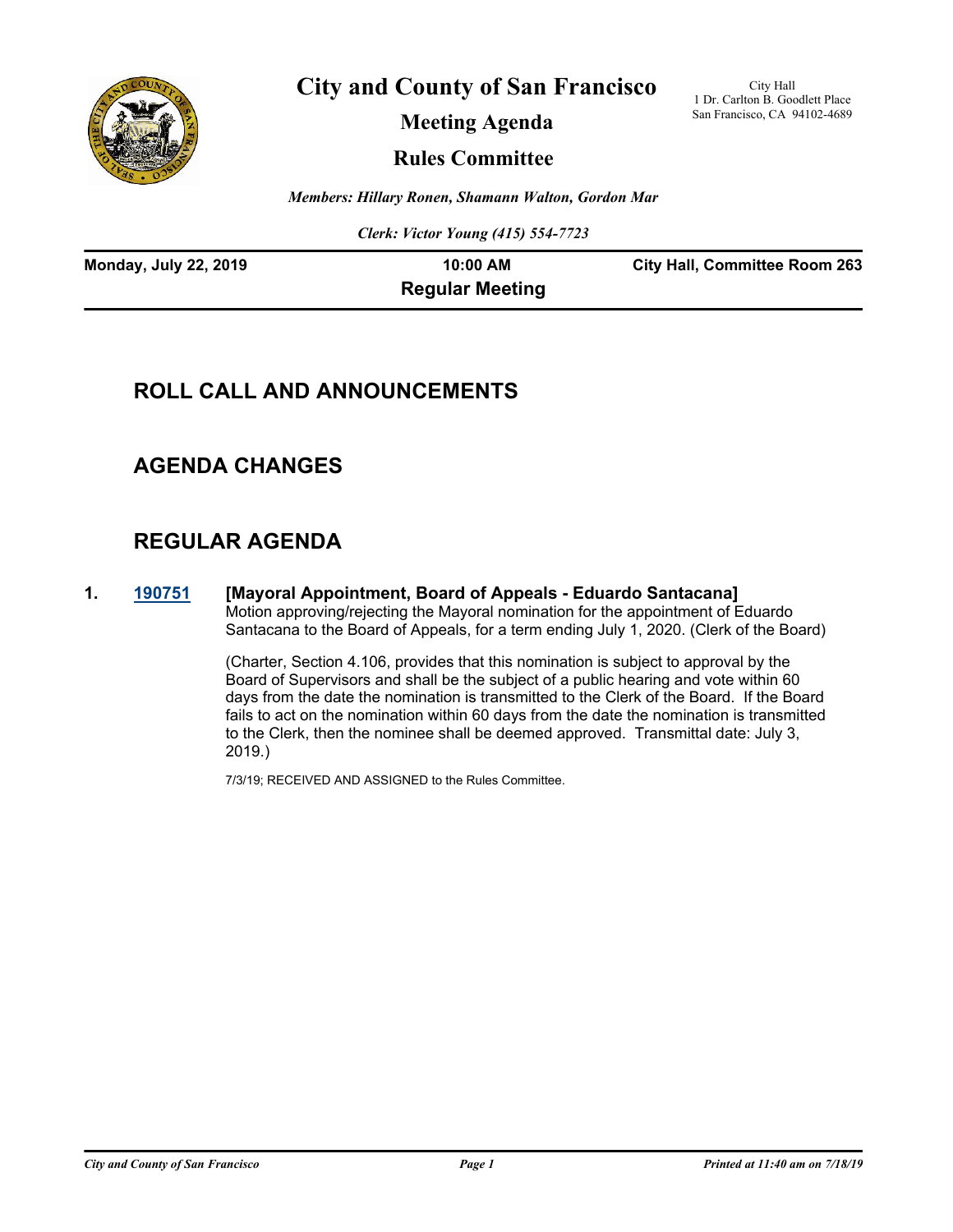## **2. [190792](http://sfgov.legistar.com/gateway.aspx?m=l&id=34914) [Appointments, Ballot Simplification Committee]**

Hearing to consider appointing three members, terms ending November 30, 2020, to the Ballot Simplification Committee. (Clerk of the Board)

Seat 1, succeeding Scott Patterson, term expired, must be nominated by the National Academy of Television Arts and Sciences, Northern California Chapter or the Northern California Broadcasters Association, for a two-year term ending November 30, 2020.

Seat 2, succeeding Betty Packard, term expired, must be nominated by the National Academy of Television Arts and Sciences, Northern California Chapter or the Northern California Broadcasters Association, a two-year term ending November 30, 2020.

Seat 3, succeeding Ashley Raveche, term expired, must be nominated by the League of Women Voters of San Francisco, for a two-year term ending November 30, 2020.

7/17/19; RECEIVED AND ASSIGNED to the Rules Committee.

*3 seats / 3 applicants*

*Scott Patterson, seat 1 Betty Packard, seat 2 Ashley Raveche, seat 3* 

*The Chair intends to entertain a motion to refer this item to the full Board as a Committee Report for consideration on July 23, 2019.*

## **3. [190737](http://sfgov.legistar.com/gateway.aspx?m=l&id=34859) [Supporting Assembly Constitutional Amendment No. 6 (McCarty et al.) - Free the Vote Act]**

**Sponsors: Haney; Walton, Mar, Brown, Mandelman, Ronen and Fewer** Resolution supporting Assembly Constitutional Amendment No. 6, introduced by Assembly Members Kevin McCarty, Rob Bonta, Wendy Carillo, Mike Gipson, Lorena Gonzalez, Ash Kalra, Sydney Kamlager-Dove, Kevin Mullin, Mark Stone, and Shirley Weber, and co-authored by Senator Scott Wiener, to allow automatic restoration of voting rights to those on parole upon completion of a state or federal prison term.

6/25/19; RECEIVED AND ASSIGNED to the Rules Committee.

7/5/19; REFERRED TO DEPARTMENT.

#### **4. [190775](http://sfgov.legistar.com/gateway.aspx?m=l&id=34897) [Urging the Office of Small Business to Convene a Small Business Economic Mitigation Working Group] Sponsors: Walton; Fewer**

Resolution urging the Office of Small Business to convene a Small Business Economic Mitigation Working Group to outline economic mitigation measures in support of San Francisco small business retailers affected by Ordinance No. 122-19 (File No. 190312); and requesting the Office of the Controller to provide an economic impact report for Ordinance No. 122-19 and an updated report for Ordinance No. 140-17 (File No. 170441).

7/9/19; RECEIVED AND ASSIGNED to the Public Safety and Neighborhood Services Committee.

7/17/19; TRANSFERRED to the Rules Committee.

*The Chair intends to entertain a motion to refer this item to the full Board as a Committee Report for consideration on July 23, 2019.*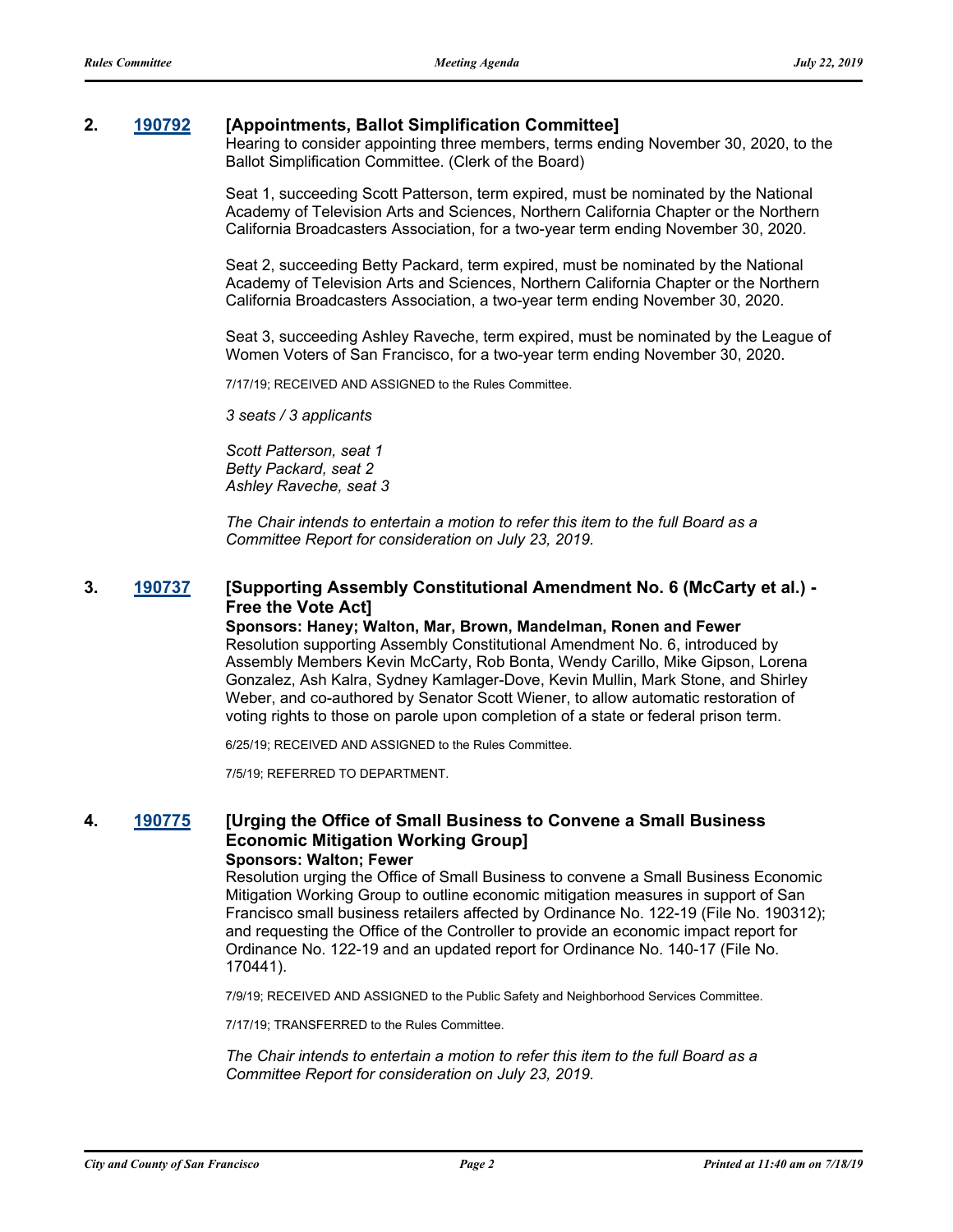## **5. [190679](http://sfgov.legistar.com/gateway.aspx?m=l&id=34801) [Administrative Code - Administration of Loans and Grants for Affordable Housing]**

#### **Sponsor: Mayor**

Ordinance amending the Administrative Code to establish uniform procedures for the administration of City loans and grants for the acquisition, development, construction, rehabilitation, and preservation of affordable housing; authorize the Director of the Mayor's Office of Housing and Community Development (MOHCD) to execute certain loan or grant agreements for affordable housing; and authorize the Director of MOHCD and the Director of Property to acquire certain real property without an appraisal and accept a deed for the purpose of preserving affordable housing.

6/11/19; ASSIGNED UNDER 30 DAY RULE to the Rules Committee.

6/20/19; REFERRED TO DEPARTMENT.

*The Chair intends to entertain a motion to refer this item to the full Board as a Committee Report for consideration on July 23, 2019.*

## **6. [190729](http://sfgov.legistar.com/gateway.aspx?m=l&id=34851) [General Obligation Bond Election - Affordable Housing - Ballot Question] Sponsors: Mayor; Yee**

Ordinance authorizing the Controller to modify the ballot question regarding the proposed general obligation bond ordinance for the November 5, 2019, ballot (Board of Supervisors File No. 190495) to incur \$600,000,000 of bonded indebtedness to finance the construction, development, acquisition, improvement, rehabilitation, preservation, and repair of affordable housing improvements, and related costs necessary or convenient for the foregoing purposes.

6/25/19; ASSIGNED to the Rules Committee.

7/5/19; REFERRED TO DEPARTMENT.

*The Chair intends to entertain a motion to refer this item to the full Board as a Committee Report for consideration on July 23, 2019.*

## **ADJOURNMENT**

*NOTE: Pursuant to Government Code Section 65009, the following notice is hereby given: if you challenge, in court, the general plan amendments or planning code and zoning map amendments described above, you may be limited to raising only those issues you or someone else raised at the public hearing described in this notice, or in written correspondence delivered to the Board of Supervisors at, or prior to, the public hearing.*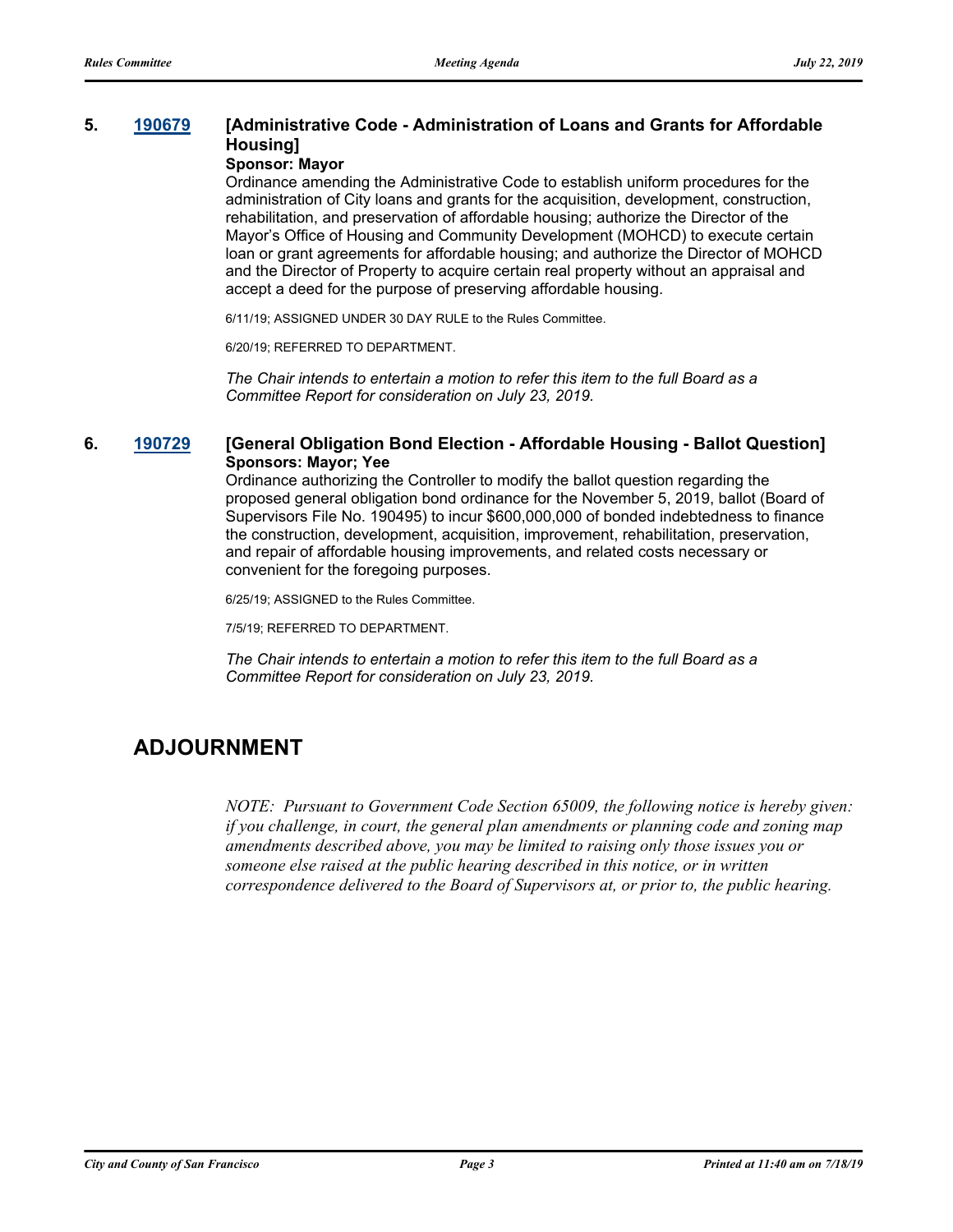# **LEGISLATION UNDER THE 30-DAY RULE**

*NOTE: The following legislation will not be considered at this meeting. Board Rule 3.22 provides that when an Ordinance or Resolution is introduced which would CREATE OR REVISE MAJOR CITY POLICY, the Committee to which the legislation is assigned shall not consider the legislation until at least thirty days after the date of introduction. The provisions of this rule shall not apply to the routine operations of the departments of the City or when a legal time limit controls the hearing timing. In general, the rule shall not apply to hearings to consider subject matter when no legislation has been presented, nor shall the rule apply to resolutions which simply URGE action to be taken.*

*(There is no legislation pending under the 30-Day Rule.)*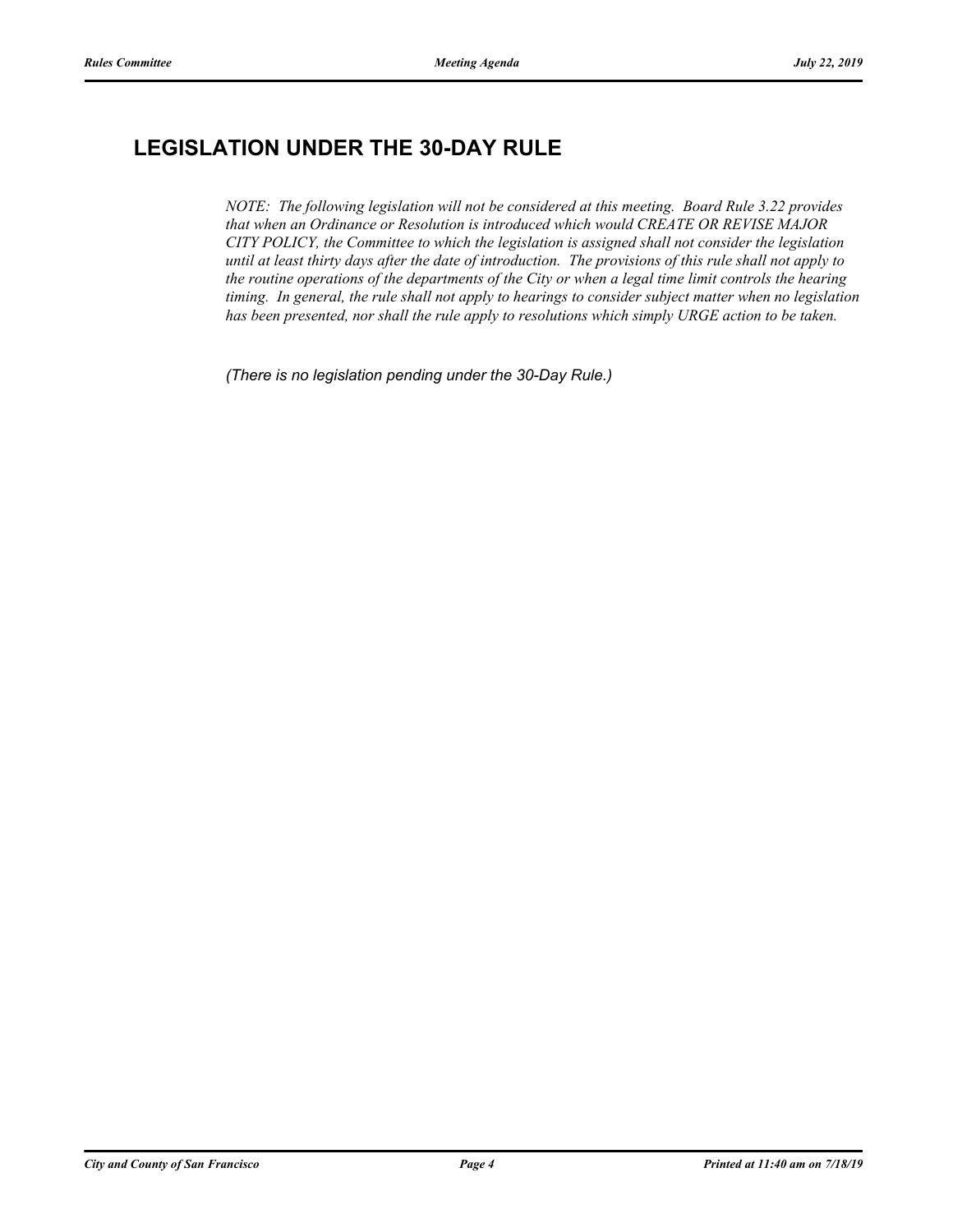## **Agenda Item Information**

Each item on the Consent or Regular agenda may include the following documents:

1) Legislation, 2) Budget and Legislative Analyst report,

3) Department or Agency cover letter and/or report, 4) Public correspondence

Items will be available for review at City Hall, 1 Dr. Carlton B. Goodlett Place, Room 244, Reception Desk.

## **Meeting Procedures**

The Board of Supervisors is the legislative body of the City and County of San Francisco. The Board has several standing committees where ordinances and resolutions are the subject of hearings at which members of the public are urged to testify. The full Board does not hold a second public hearing on measures which have been heard in committee.

Board procedures do not permit: 1) persons in the audience to vocally express support or opposition to statements by Supervisors or by other persons testifying; 2) ringing and use of cell phones, pagers, and similar sound-producing electronic devices; 3) bringing in or displaying signs in the meeting room; and 4) standing in the meeting room.

Each member of the public will be allotted the same maximum number of minutes to speak as set by the President or Chair at the beginning of each item or public comment, excluding City representatives, except that public speakers using interpretation assistance will be allowed to testify for twice the amount of the public testimony time limit. If simultaneous interpretation services are used, speakers will be governed by the public testimony time limit applied to speakers not requesting interpretation assistance. Members of the public who want a document placed on the overhead for display should clearly state such and subsequently remove the document when they want the screen to return to live coverage of the meeting.

IMPORTANT INFORMATION: The public is encouraged to testify at Committee meetings. Persons unable to attend the meeting may submit to the City, by the time the proceedings begin, written comments regarding the agenda items. These comments will be made a part of the official public record and shall be brought to the attention of the Board of Supervisors. Written communications should be submitted to the Clerk of the Board or Clerk of the Committee: 1 Dr. Carlton B. Goodlett Place, Room 244, San Francisco, CA 94102. Communications not received prior to the hearing may be delivered to the Clerk of the Board or Clerk of the Committee at the hearing and you are encouraged to bring enough copies for distribution to all of its members.

LAPTOP COMPUTER FOR PRESENTATIONS: Contact City Hall Media Services at (415) 554-7490 to coordinate the use of the laptop computer for presentations. Presenters should arrive 30 minutes prior to the meeting to test their presentations on the computer.

COPYRIGHT: System content that is broadcasted live during public proceedings is secured by High-bandwidth Digital Content Protection (HDCP), which prevents copyrighted or encrypted content from being displayed or transmitted through unauthorized devices. Members of the public who utilize chamber digital, audio and visual technology may not display copyrighted or encrypted content during public proceedings.

AGENDA PACKET: Available for review in the Office of the Clerk of the Board, City Hall, 1 Dr.Carlton B Goodlett Place, Room 244, or on the internet at http://www.sfbos.org/meetings. Meetings are cablecast on SFGovTV, the Government Channel 26. For DVD copies and scheduling call (415) 554-4188.

LANGUAGE INTERPRETERS: Requests must be received at least 48 hours in advance of the meeting to help ensure availability. Contact Peggy Nevin at (415) 554-5184. AVISO EN ESPAÑOL: La solicitud para un traductor debe recibirse antes de mediodía de el viernes anterior a la reunion. Llame a Peggy Nevin at (415) 554-5184. Paunawa: Ang mga kahilingan ay kailangang matanggap sa loob ng 48 oras bago mag miting upang matiyak na matutugunan ang mga hiling. Mangyaring tumawag ka sa (415) 554-5184.